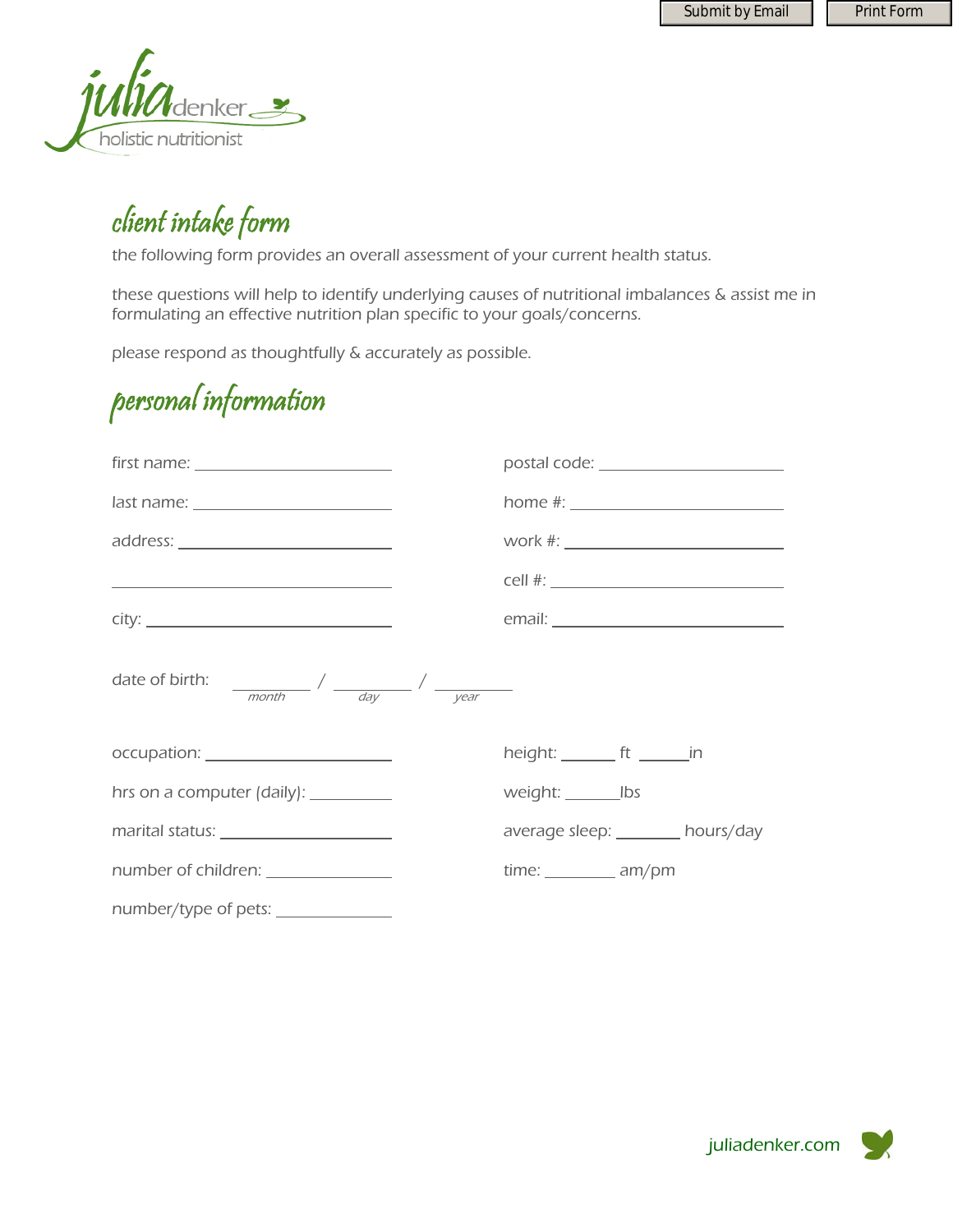

## current health status & goals

please list your current concerns & goals & rank by priority. fill in all boxes as completely as possible.

|              | mild/moderate/severe | treatment approach | success  |
|--------------|----------------------|--------------------|----------|
| ie: dry skin | moderate             | elimination diet   | moderate |
| concerns     |                      |                    |          |
|              |                      |                    |          |
|              |                      |                    |          |
|              |                      |                    |          |
|              |                      |                    |          |
|              |                      |                    |          |
|              |                      |                    |          |
|              |                      |                    |          |
|              |                      |                    |          |
| goals        |                      |                    |          |
|              |                      |                    |          |
|              |                      |                    |          |
|              |                      |                    |          |
|              |                      |                    |          |
|              |                      |                    |          |
|              |                      |                    |          |

describe the development of your health concerns. for example: when did this problem first appear? did it ever go away & then return? what was happening in your life when this condition first appeared?

concerns

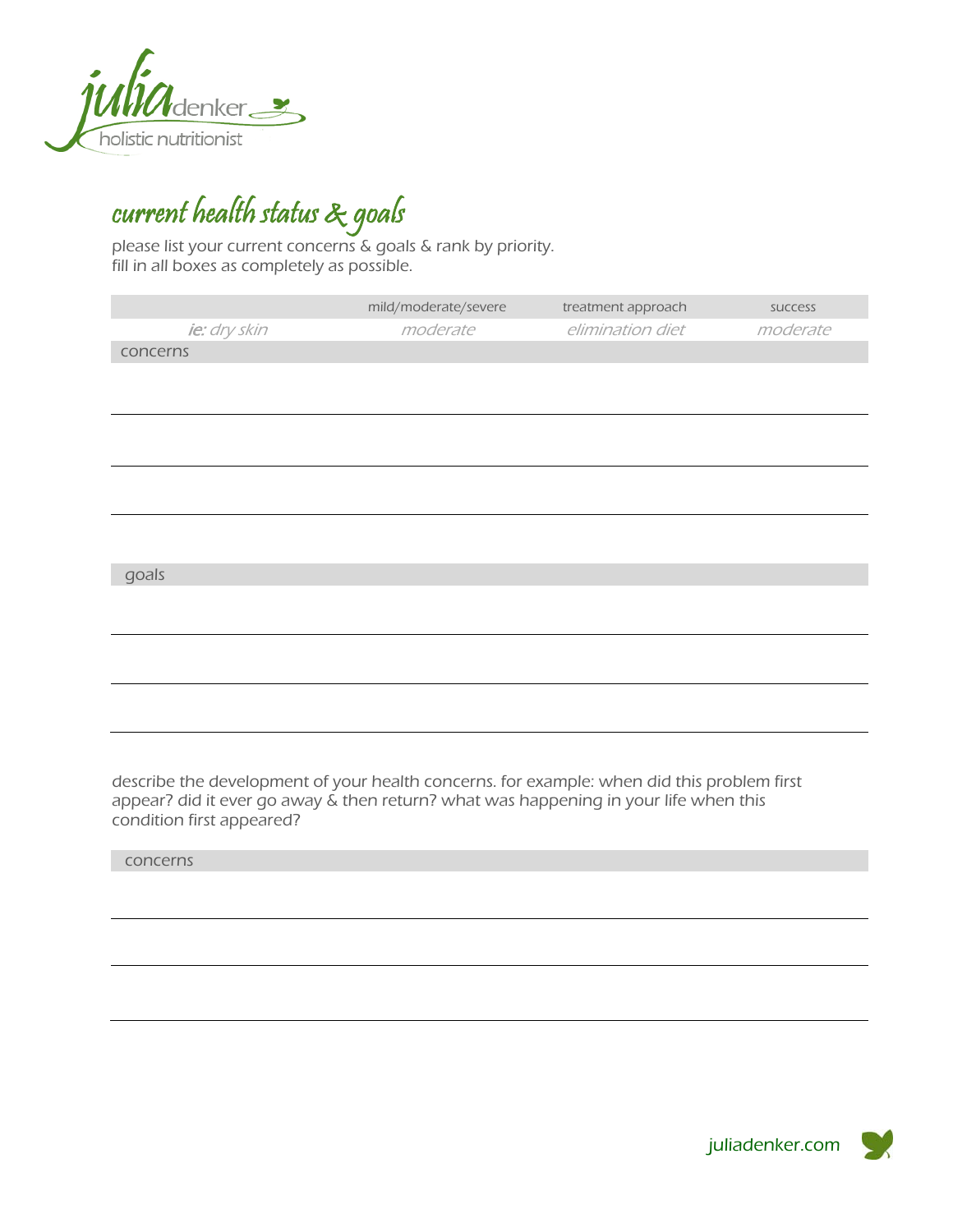

medical & surgical history

please list all medical conditions, accidents, & surgical procedures you have undergone.

| surgery              | date.          | comments               |
|----------------------|----------------|------------------------|
| ie: appendix removed | september 1995 | <i>7 amalgams done</i> |

dental history

please list all dental procedures you have undergone.

| surgery             | date           | comments               |
|---------------------|----------------|------------------------|
| ie: dental amalgams | september 1985 | <i>7 amalgams done</i> |

#### family history

please indicate any current or historic family conditions or illnesses. include maternal & paternal grandparents if possible.

|                      | illnesses |
|----------------------|-----------|
| father               |           |
| mother               |           |
| sibling              |           |
| sibling              |           |
| maternal grandfather |           |
| maternal grandmother |           |
| paternal grandfather |           |
| paternal grandmother |           |

juliadenker.com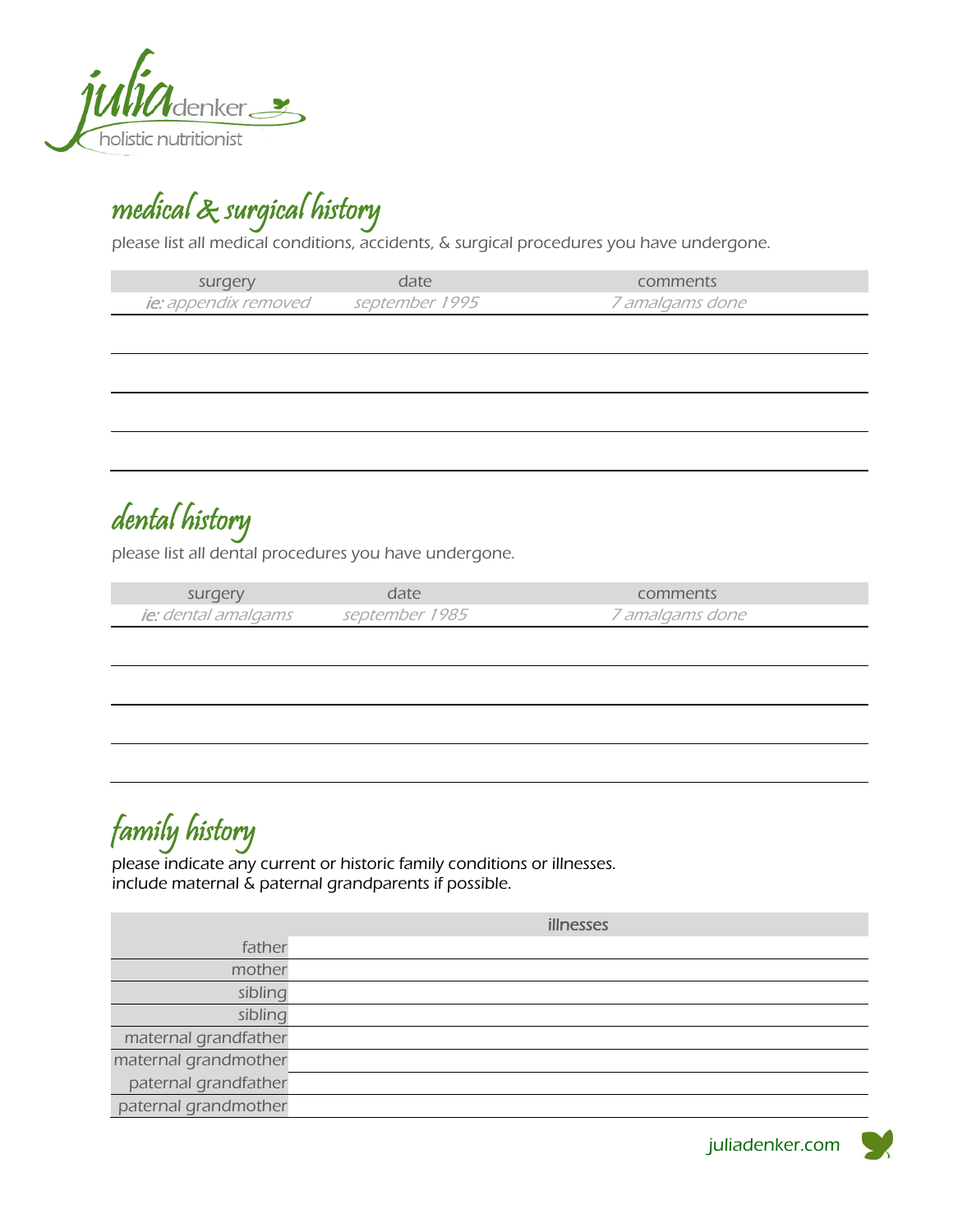

## medicinal history

please indicate if you use any of the following medications:

|                                                     | never/rarely<br>(approx. 1x per<br>/year) | sometimes<br>(less than $1x$<br>/month | often<br>(less than 1x)<br>/week) | regularly<br>(daily) |
|-----------------------------------------------------|-------------------------------------------|----------------------------------------|-----------------------------------|----------------------|
| antacids:                                           |                                           |                                        |                                   |                      |
| acid inhibitors:<br>(ie. zantac, losec)             |                                           |                                        |                                   |                      |
| antibiotics:                                        |                                           |                                        |                                   |                      |
| oral antifungal:                                    |                                           |                                        |                                   |                      |
| anti-inflammatory:<br>(ie. advil, aspirin, tylenol) |                                           |                                        |                                   |                      |
| antihistamines:<br>(ie. claritin)                   |                                           |                                        |                                   |                      |

#### other medications & vaccinations

medicine/vaccine name & reason dosage/frequency date started/finished

are you allergic to any medications?  $\square$  yes  $\square$  no if yes, please list this medication & the nature of the reaction you have to it:

juliadenker.com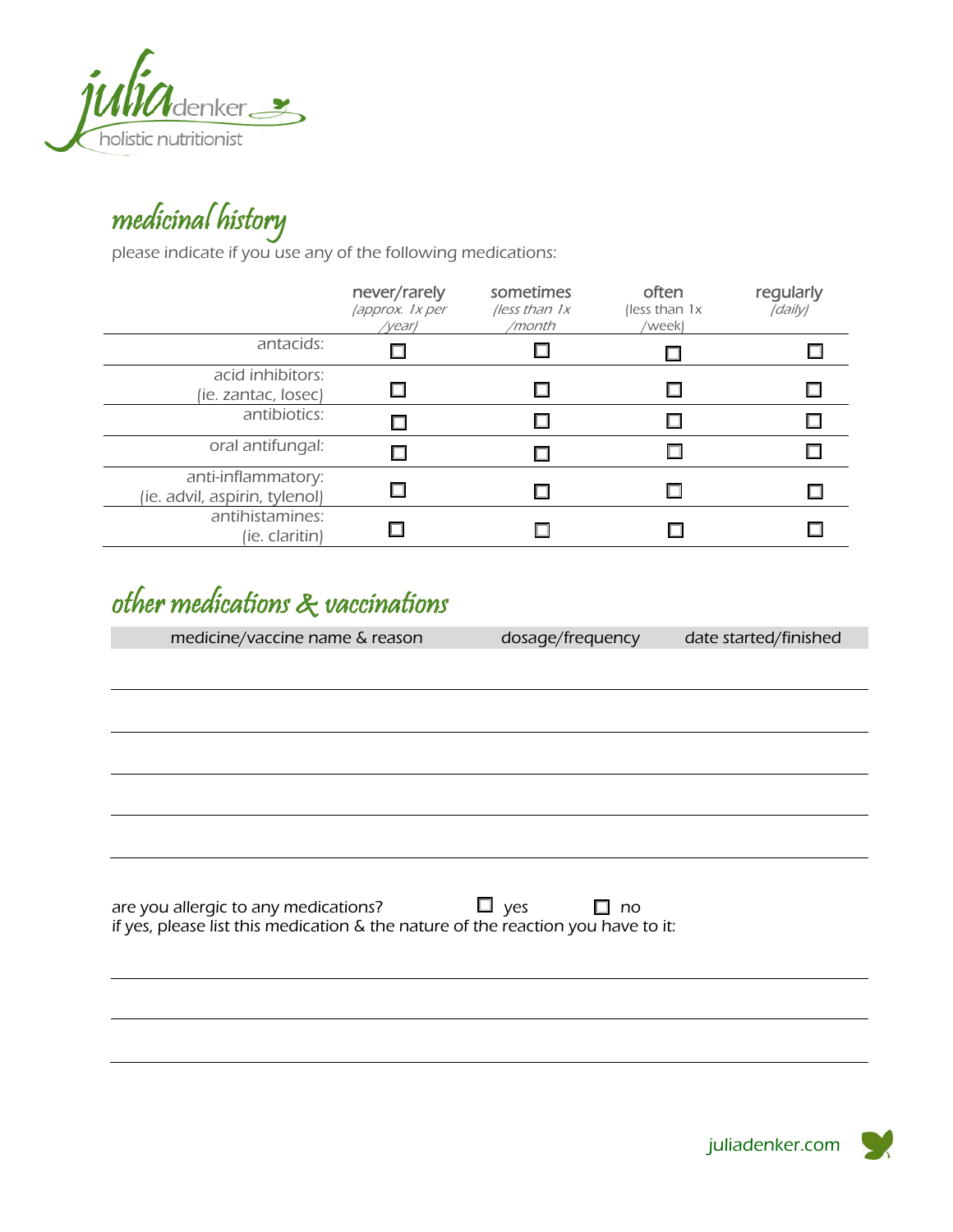

supplement history

list all vitamins, minerals, & other nutritional supplements you are presently taking.

| name of vitamin/mineral/herb/supplement         | dosage/frequency | status/date started |
|-------------------------------------------------|------------------|---------------------|
|                                                 |                  |                     |
|                                                 |                  |                     |
|                                                 |                  |                     |
|                                                 |                  |                     |
|                                                 |                  |                     |
|                                                 |                  |                     |
|                                                 |                  |                     |
|                                                 |                  |                     |
| dietary information                             |                  |                     |
| do you have any food cravings?<br>$\square$ yes | $\square$ no     |                     |
| if yes:<br>$\Box$ sweet/sugary foods<br>$\Box$  | bread/pasta      |                     |
| $\Box$ salty foods<br>$\Box$                    |                  |                     |
| are you on a special diet? $\Box$ yes $\Box$ no |                  |                     |
| if yes, please specify:                         |                  |                     |
|                                                 |                  |                     |
|                                                 |                  |                     |
|                                                 |                  |                     |
|                                                 |                  |                     |
|                                                 |                  |                     |
|                                                 |                  |                     |
| $\Box$ yes<br>do you like to cook at home?      | $\square$ no     |                     |
| if yes, how often? _<br>times/week              |                  |                     |

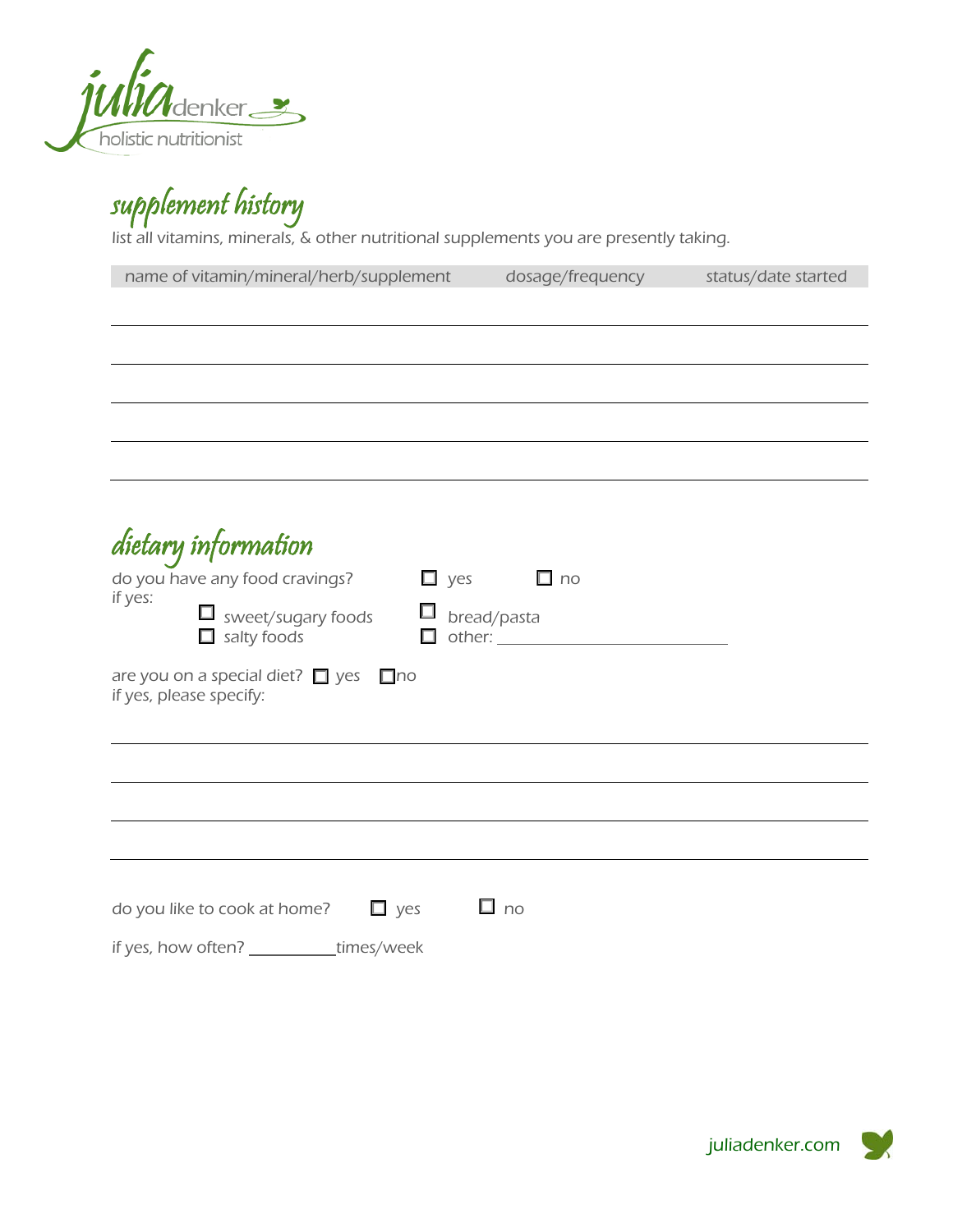

meals

please carefully list an *average* day's food consumption. try to be as detailed as possible, & include approximate quantities in the space provided.

| $breakfast: ($ am                                                                      | <u> 1989 - John Stein, september 1989 - John Stein, september 1989 - John Stein, september 1989 - John Stein, sep</u> |                    |
|----------------------------------------------------------------------------------------|-----------------------------------------------------------------------------------------------------------------------|--------------------|
|                                                                                        | <u> 1989 - Johann Barn, amerikansk politiker (d. 1989)</u>                                                            |                    |
| dinner: $(\underline{\hspace{2cm}}$ pm)                                                |                                                                                                                       |                    |
| snack: (mid-morning)                                                                   |                                                                                                                       |                    |
| snack: (mid-afternoon)                                                                 | <u> 1989 - Johann Stein, mars an de Frankryk (f. 1989)</u>                                                            |                    |
| snack: (after dinner)                                                                  |                                                                                                                       |                    |
|                                                                                        |                                                                                                                       |                    |
|                                                                                        |                                                                                                                       |                    |
| item: www.archive.com/www.archive.com/www.archive.com/www.archive.com/www.archive.com/ |                                                                                                                       | time of day: 1999. |
|                                                                                        |                                                                                                                       |                    |

please indicate if you consume any of the following & the approximate number of servings per week.

|                 | # of servings<br>(weekly) | serving size<br>(type/description) |
|-----------------|---------------------------|------------------------------------|
| luncheon meats  |                           |                                    |
| candy           |                           |                                    |
| margarine       |                           |                                    |
| soft drinks     |                           |                                    |
| coffee          |                           |                                    |
| sweets/pastries |                           |                                    |
| fast foods      |                           |                                    |
| fried foods     |                           |                                    |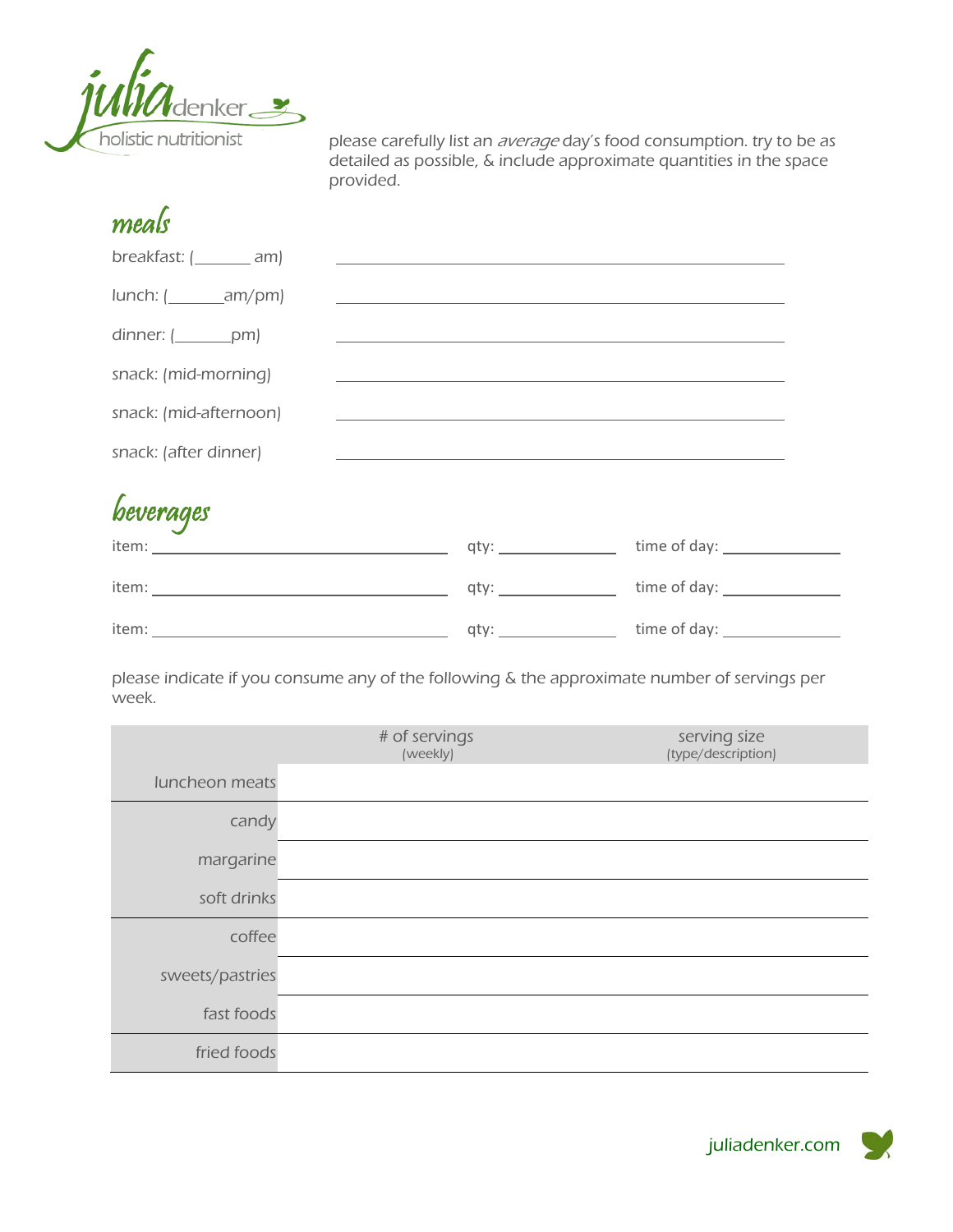

| if yes, | do you consume alcohol?                                                         | $\square$ yes | $\square$ no |                                                                                                                               |
|---------|---------------------------------------------------------------------------------|---------------|--------------|-------------------------------------------------------------------------------------------------------------------------------|
|         | drinks/times per week                                                           |               |              |                                                                                                                               |
|         |                                                                                 |               |              |                                                                                                                               |
| if yes, | have you ever used recreational drugs?                                          |               | $\Box$ yes   | $\Box$ no                                                                                                                     |
|         | please list which drugs presently                                               |               |              | <u> 1989 - Johann Barbara, martin amerikan basal dan berasal dan berasal dalam basal dalam basal dan berasal dan</u>          |
|         | please list which drugs in the past                                             |               |              |                                                                                                                               |
|         |                                                                                 |               |              |                                                                                                                               |
| if yes, | have you ever used tobacco?                                                     | $\square$ yes | $\Box$ no    |                                                                                                                               |
|         | number of years as a smoker                                                     |               |              |                                                                                                                               |
|         | amount smoked per day                                                           |               |              |                                                                                                                               |
|         | year quit                                                                       |               |              |                                                                                                                               |
|         |                                                                                 |               |              |                                                                                                                               |
|         | have you been exposed to any other notable toxins?<br>high tension power lines) |               |              | $\square$ yes<br>$\Box$ no<br>(ie. worked as painter, welder, disease mechanic, house had asbestos, black mold, live close to |
|         |                                                                                 |               |              |                                                                                                                               |
|         |                                                                                 |               |              |                                                                                                                               |
|         |                                                                                 |               |              |                                                                                                                               |
|         |                                                                                 |               |              |                                                                                                                               |

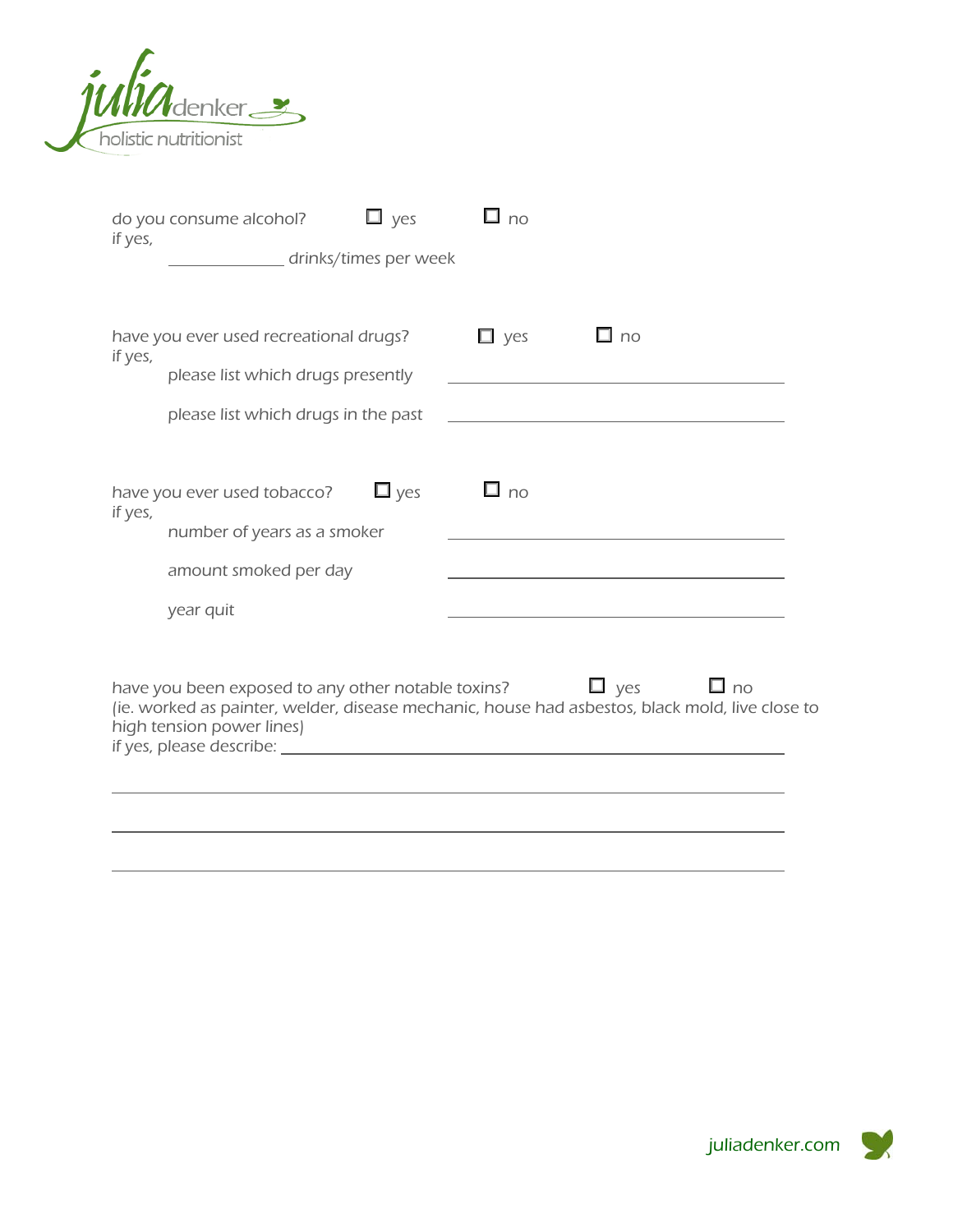

| digestive health                                                                                                                                                                                                                                                                                              |                                                     |                                                                                                                                         |                                                |
|---------------------------------------------------------------------------------------------------------------------------------------------------------------------------------------------------------------------------------------------------------------------------------------------------------------|-----------------------------------------------------|-----------------------------------------------------------------------------------------------------------------------------------------|------------------------------------------------|
| do you have any known food allergies? $\Box$ yes                                                                                                                                                                                                                                                              |                                                     | $\Box$ no                                                                                                                               |                                                |
| do you have any known environmental or chemical allergies? $\Box$ yes<br>if yes, please list: <u>contract and a set of the set of the set of the set of the set of the set of the set of the set of the set of the set of the set of the set of the set of the set of the set of the set of the set of th</u> |                                                     |                                                                                                                                         | $\Box$ no                                      |
|                                                                                                                                                                                                                                                                                                               |                                                     | bowel movements                                                                                                                         |                                                |
| frequency:<br>more than 3 times a day<br>2 to 3 times a day<br>1 time a day<br>3 to 5 times a week<br>2 or fewer times a week<br>other                                                                                                                                                                        | $\Box$<br>$\Box$<br>$\Box$<br>$\Box$<br>□<br>$\Box$ | consistency:<br>soft & well formed<br>small & hard<br>loose but not watery<br>alternating between hard &<br>loose/watery<br>pencil thin | □<br>$\Box$<br>$\Box$<br>$\Box$<br>$\Box$<br>□ |
|                                                                                                                                                                                                                                                                                                               |                                                     |                                                                                                                                         |                                                |
|                                                                                                                                                                                                                                                                                                               |                                                     | intestinal gas                                                                                                                          |                                                |
| daily<br>occasionally<br>excessive                                                                                                                                                                                                                                                                            | $\Box$<br>П<br>П                                    | present with pain<br>foul smelling<br>little odor                                                                                       | $\Box$<br>$\Box$<br>П                          |
| women's health<br>regular periods? $\Box$ yes                                                                                                                                                                                                                                                                 | $\Box$ no                                           | duration of typical period __________________                                                                                           |                                                |
|                                                                                                                                                                                                                                                                                                               |                                                     |                                                                                                                                         |                                                |
|                                                                                                                                                                                                                                                                                                               |                                                     |                                                                                                                                         |                                                |
|                                                                                                                                                                                                                                                                                                               |                                                     |                                                                                                                                         |                                                |
| number of pregnancies _________________                                                                                                                                                                                                                                                                       |                                                     |                                                                                                                                         |                                                |

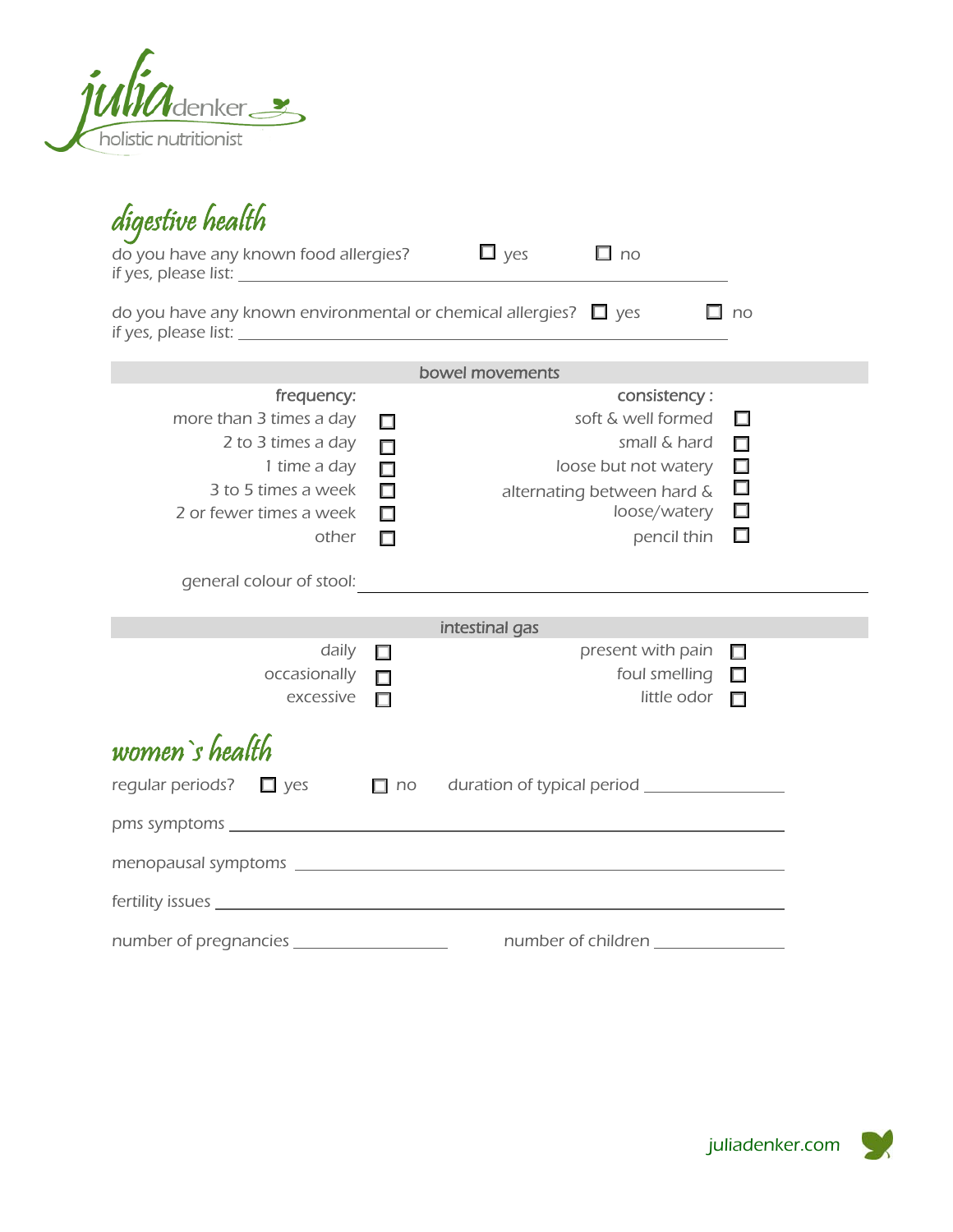

|           |       | urination |                    |
|-----------|-------|-----------|--------------------|
| frequency | odour | colour    | other (ie. cloudy) |

chemical exposure

please indicate the usage of any of the following items:

| item/chemical            | frequency | date started/current status |
|--------------------------|-----------|-----------------------------|
| microwave                |           |                             |
| aluminum cookware        |           |                             |
| electric blanket         |           |                             |
| antiperspirant           |           |                             |
| cosmetics                |           |                             |
| perfume                  |           |                             |
| hairspray                |           |                             |
| pesticides (lawn/garden) |           |                             |

lifestyle

please rank you level of satisfaction in the following areas of your life:

|                   | excellent | fair | poor | very poor | n/a |
|-------------------|-----------|------|------|-----------|-----|
| school            | ш         |      |      |           |     |
| job               |           |      |      |           |     |
| social life       |           |      |      |           |     |
| close friends     |           |      |      |           |     |
| significant other |           |      |      |           |     |
| children          |           |      |      |           |     |
| parents           |           |      |      |           |     |

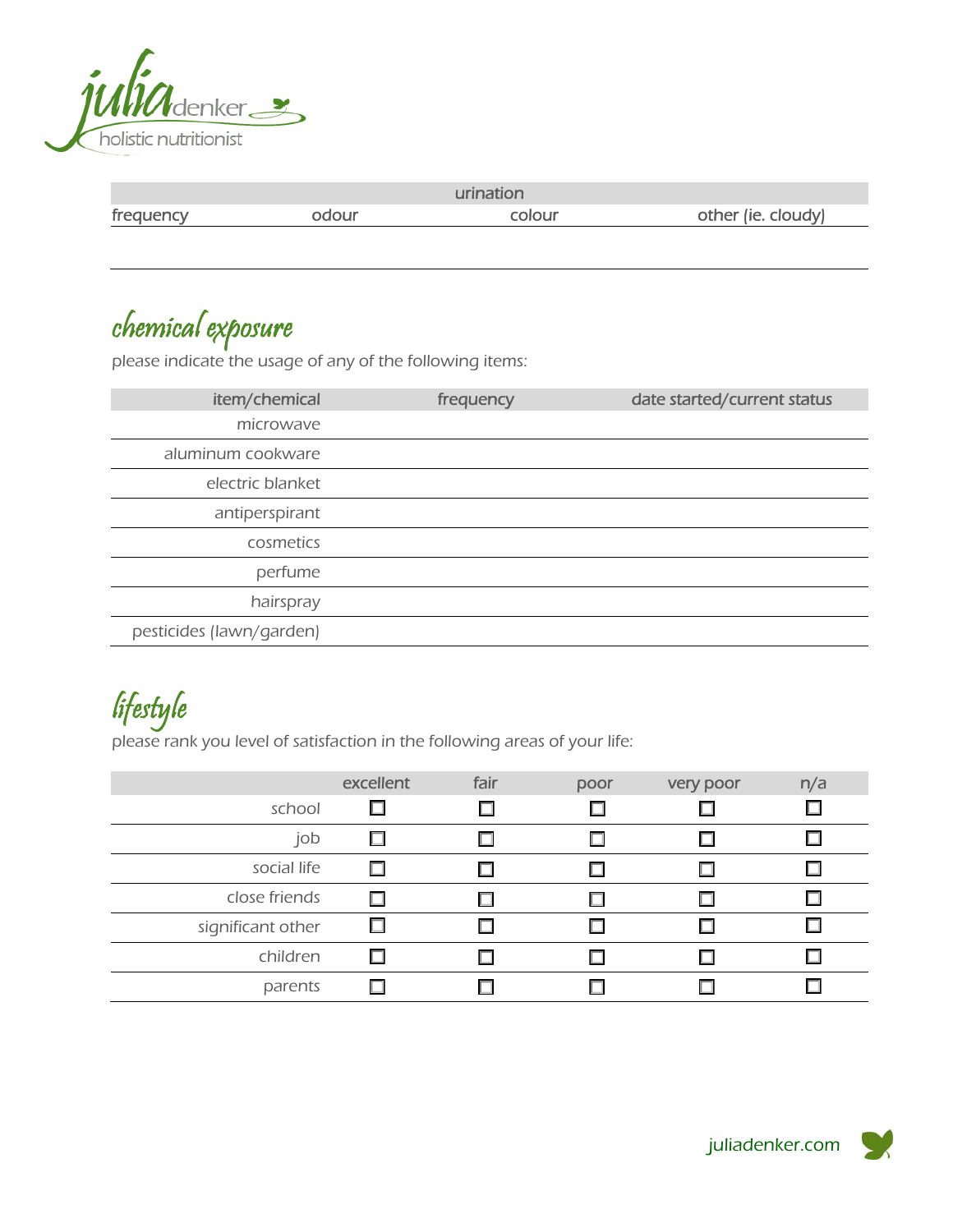

#### stress

 $\overline{a}$ 

 $\overline{a}$ 

 $\overline{a}$ 

| how would you rank your overall stress level? <i>Iow</i> 1 2 3 4 5 6 7 8 9 10 <i>high</i>                                                                              |  |  |  |  |  |  |  |
|------------------------------------------------------------------------------------------------------------------------------------------------------------------------|--|--|--|--|--|--|--|
| please list your sources of stress in order of priority: $\  \  \, \mathbb{O} \mathbb{O} \mathbb{O} \mathbb{O} \mathbb{O} \mathbb{O} \mathbb{O} \mathbb{O} \mathbb{O}$ |  |  |  |  |  |  |  |

how do you deal with your stress?

#### exercise

| do you exercise regularly?<br>if yes, how many times a week? | $\Box$ yes      | $\Box$ 1x<br>$\Box$ 2x | $\Box$ no<br>$\Box$ 3x<br>4x or more |                             |
|--------------------------------------------------------------|-----------------|------------------------|--------------------------------------|-----------------------------|
| when you exercise, how long is each session?                 |                 |                        | $\Box$ < 15 min<br>$\Box$ 31-45 min  | 16-30 min<br>$\Box$ >45 min |
| what type(s) of exercise do you do?                          |                 |                        |                                      |                             |
| $\Box$ jogging                                               | walking         |                        | hiking                               | other:                      |
| cycling                                                      | snow sports     |                        | water sports                         |                             |
| strength training                                            | $\Box$ aerobics |                        | martial arts                         |                             |

# health goals

please rank the following:

importance of immediately improving your health:  $low$  1 2 3 4 5 6 7 8 9 10 *high* your current motivation to accomplish your goals:  $low$  1 2 3 4 5 6 7 8 9 10 *high* your openness to be coached to optimal health: low 1 2 3 4 5 6 7 8 9 10 high